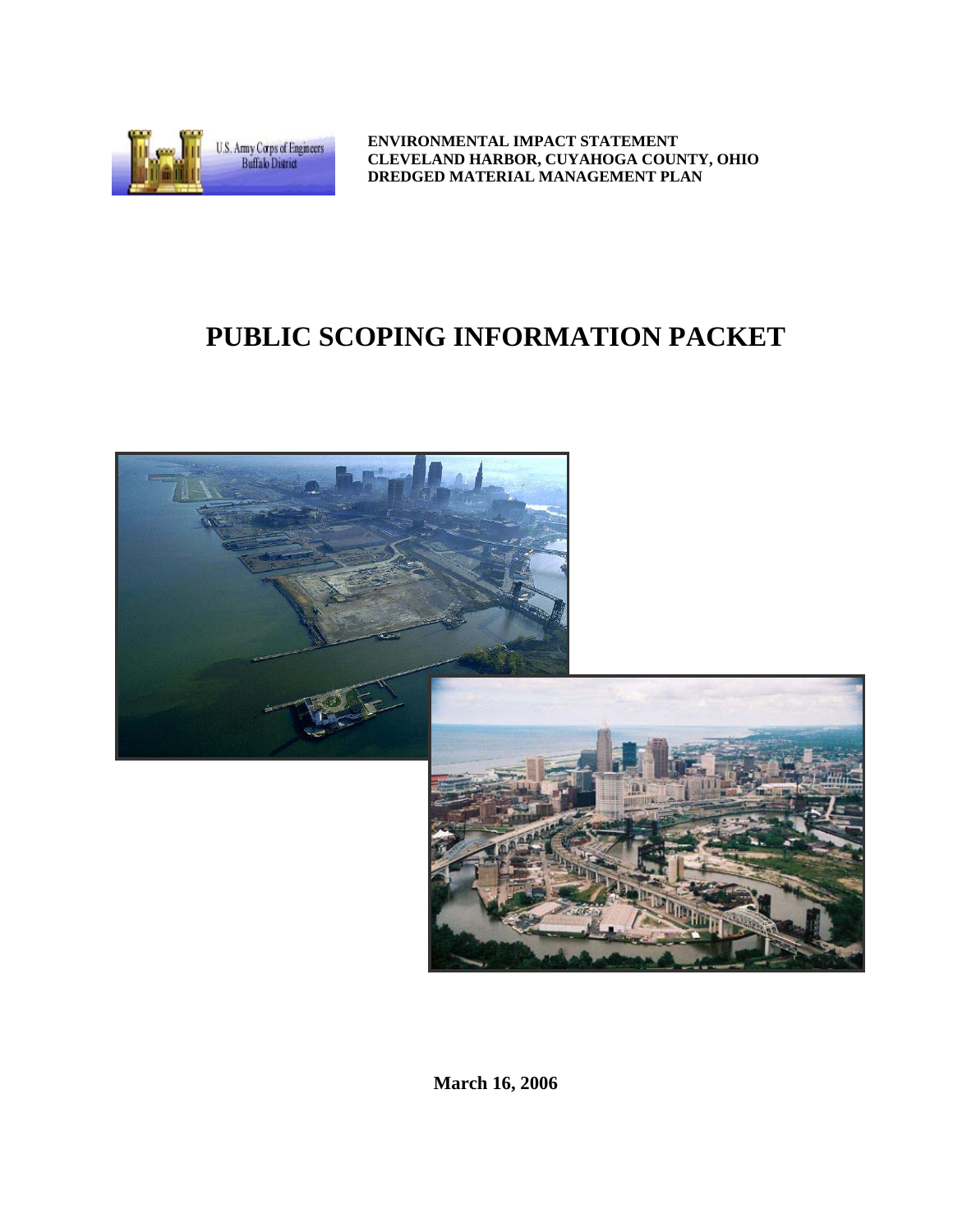# **ANNOUNCEMENT OF PUBLIC SCOPING MEETINGS**

The U.S. Army Corps of Engineers (USACE), Buffalo District, is proposing to identify problems and opportunities associated with the management of dredged material at Cleveland Harbor and identify significant issues that we should address during the Dredged Material Management Plan (DMMP) development process. The USACE is the Federal lead agency directing preparation of the Environmental Impact Statement (EIS) for the proposed DMMP. The EIS will be prepared in accordance with the requirements of the federal National Environmental Policy Act (NEPA) of 1969 and its implementing regulations, and associated rules and regulations of the Council on Environmental Quality (CEQ). The EIS is also expected to satisfy the environmental review requirements of the State of Ohio.

The Buffalo District will conduct a public scoping meeting in Cleveland, Ohio, to solicit public comment and input on issues related to the proposed DMMP that will be addressed in the EIS, and on the studies that are proposed to be conducted for the EIS. The date of the public meeting has not been arranged yet, however, the meeting is anticipated to be held in the summer of 2006.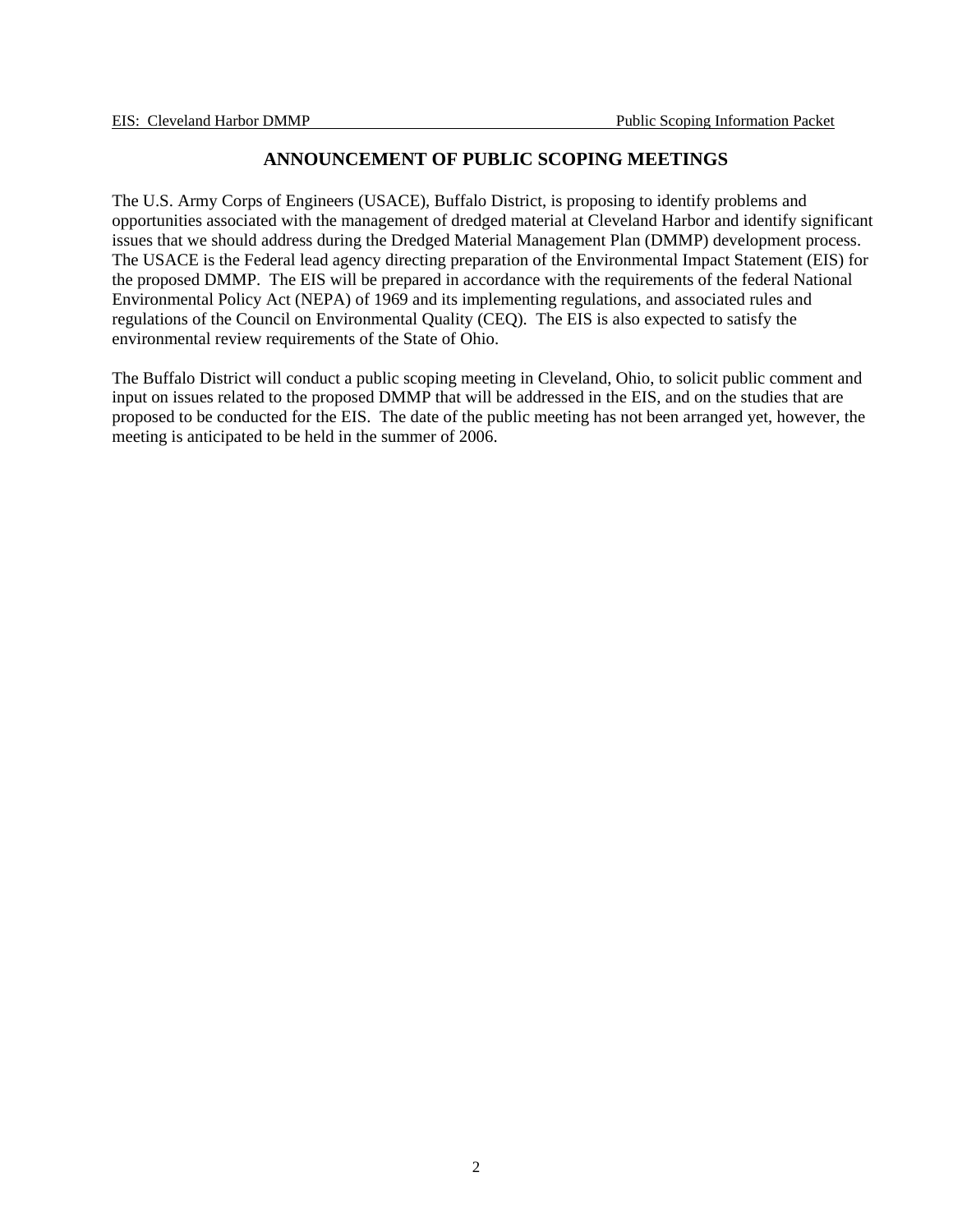# **Table of Contents**

| 6.0 PUBLIC PARTICIPATION AND INTERAGENCY COORDINATION PROGRAM12 |  |
|-----------------------------------------------------------------|--|

Figures & Tables:

|  |  |  | Figure 1 – Cleveland Harbor Vicinity Map |  |
|--|--|--|------------------------------------------|--|
|--|--|--|------------------------------------------|--|

Figure 2 – Cleveland Harbor Project Development Process

Figure 3 – Cleveland Harbor, Proposed CDF Locations

Table 1 - Federal Environmental Protection Laws, Orders, Policies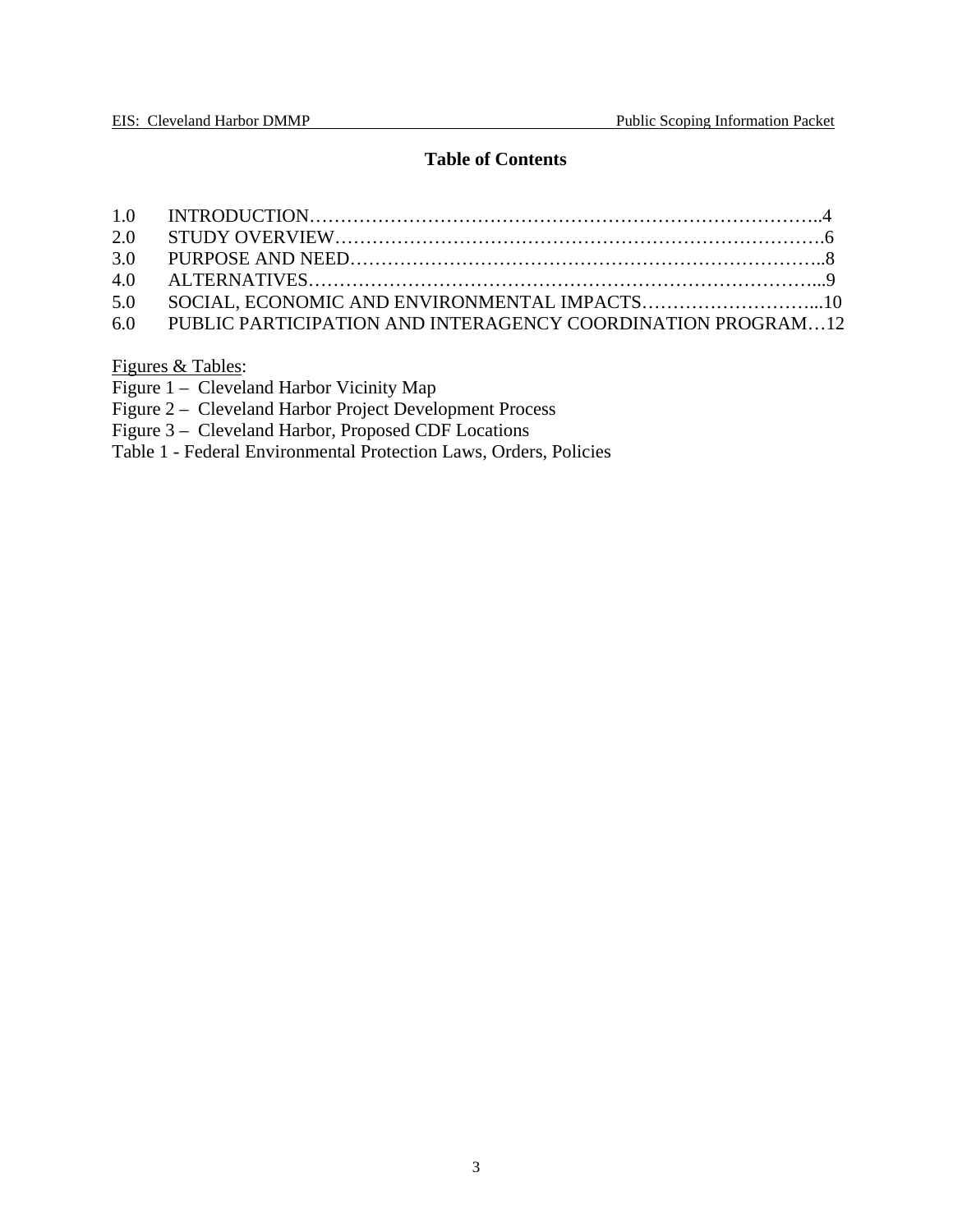## **1.0 INTRODUCTION**

The U.S. Army Corps of Engineers (USACE) is preparing an Environmental Impact Statement (EIS) for the proposed **Cleveland Harbor Dredged Material Management Plan (DMMP)** (the action) and other alternatives to develop a long-term (20-year) strategy for providing viable dredged material placement alternatives that would meet the needs of maintaining the Federal channels at Cleveland Harbor.

Cleveland Harbor is located on Lake Erie at the mouth of the Cuyahoga River. The harbor is 191 miles southwest of Buffalo, NY and 110 miles east of Toledo, Ohio (Figure 1). Included in the study area are the Outer Harbor and Cuyahoga River Channels. The harbor measures about 1,300 acres, is 5 miles long and varies in width between 1,600 to 2,400 feet. The harbor is protected by a breakwater system: an east breakwater (20,970 feet long), a west breakwater (6,048 feet long), and the east and west arrowhead breakwaters (each measuring 1,250 feet). Authorized depths in this area range from 25 to 28 feet. The East and West Arrowhead Breakwater protect the Lake Approach Channel with an authorized depth of 29 feet. The Entrance Channel varies in width from 750 to 220 feet and is maintained at an authorized depth of 28 feet to the mouth of the Cuyahoga River. The lower Cuyahoga River Channel, from the lakeward side of the piers to immediately above the Old River confluence, is maintained to an authorized depth of 27 feet. The upper Cuyahoga River and turning basin are maintained to an authorized depth of 23 feet and 18 feet respectively.

Cleveland Harbor is dredged twice each year. The average dredging volume per year from 1998 through 2005 is 305,000 cubic yards; this includes Federal and non-Federal dredging activities.

Since the 1960's, five Confined Disposal Facilities (CDFs) have been constructed at Cleveland Harbor (9, 10B, 12, 13, and 14). The current operational CDF 10B is nearing design capacity. In accordance with joint U.S. Environmental Protection Agency (USEPA)/USACE protocols contained in the Great Lakes Dredged Material Testing and Evaluation Manual (1998), all sediment dredged from Cleveland Harbor and Cuyahoga River Channels is unsuitable for open lake and nearshore placement. All dredge material is currently disposed in a CDF.

In 1993, the Corps of Engineers initiated a program for the development of long-term plans for managing channel maintenance projects. Districts were directed to establish a Dredged Material Management Plan (DMMP) process for all deep-draft navigation projects. The Buffalo District initiated the DMMP in 2003 after identifying a lack of capacity in CDF 10B. For the Corps to pursue the DMMP in Cleveland, it was necessary for the Cleveland-Cuyahoga Port Authority and the City of Cleveland to send the Corps a letter of intent expressing interest in obtaining the Corps assistance in the planning and approval of a DMMP for Cleveland Harbor. This letter was sent on March 31, 2004. Accordingly, the USACE assumed the role of the Federal lead agency for preparation and issuance of an Environmental Impact Statement (EIS) for the proposed project, in accordance with the requirements of the National Environmental Policy Act (NEPA) of 1969.

The EIS will evaluate the social, economic, and environmental impacts that would result with the proposed action taken to address the purpose and need for the DMMP.

This public scoping information packet has been prepared as part of the formal scoping process for the Draft EIS (DEIS), pursuant to NEPA and the Council on Environmental Quality (CEQ) regulations implementing NEPA (40 CFR Part 1500 et seq.). The purpose of the EIS scoping process is to provide opportunity for the public and agencies to comment on and provide input to the plan of study for the development of the DEIS.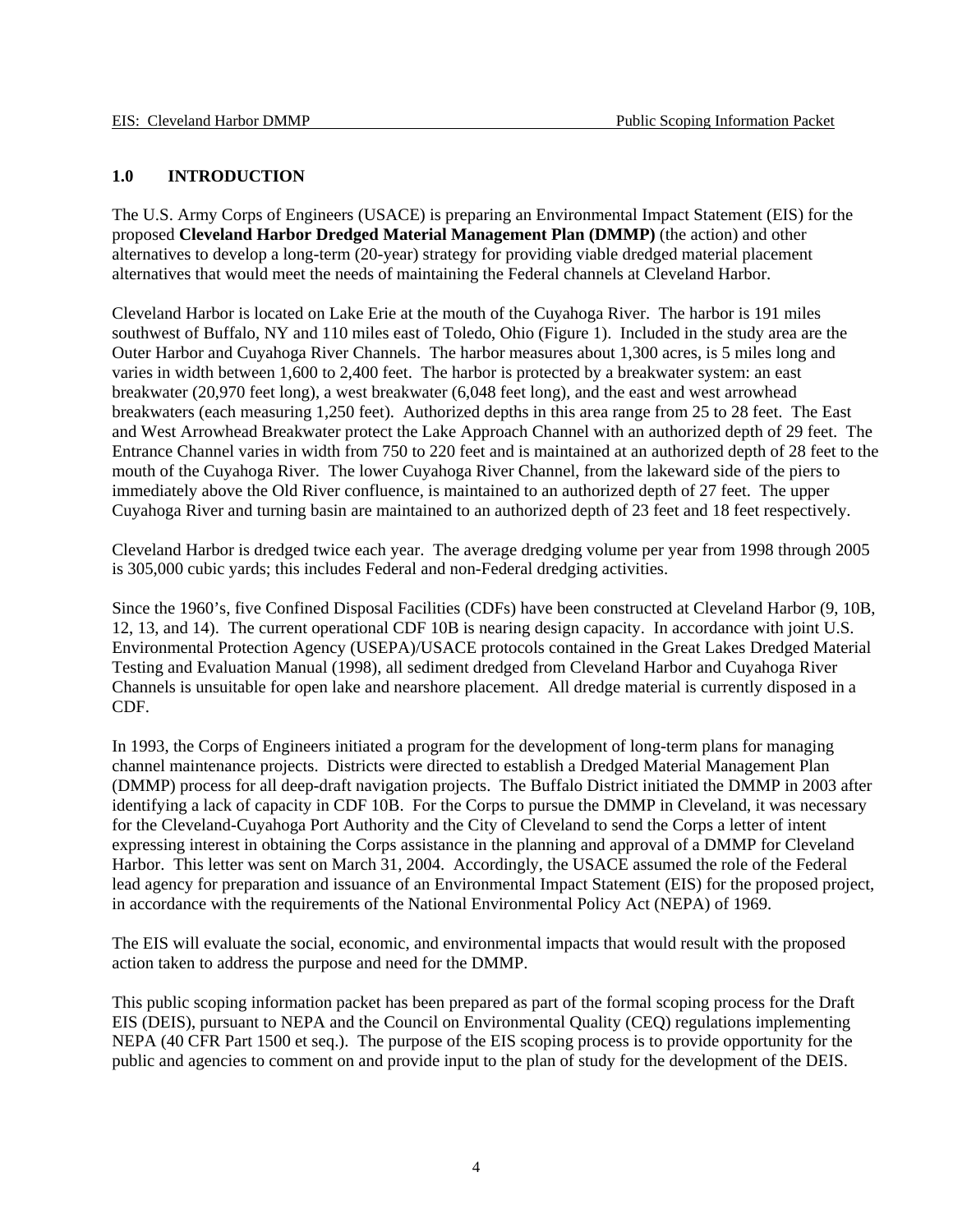

**Figure 1 – Cleveland Harbor Vicinity Map**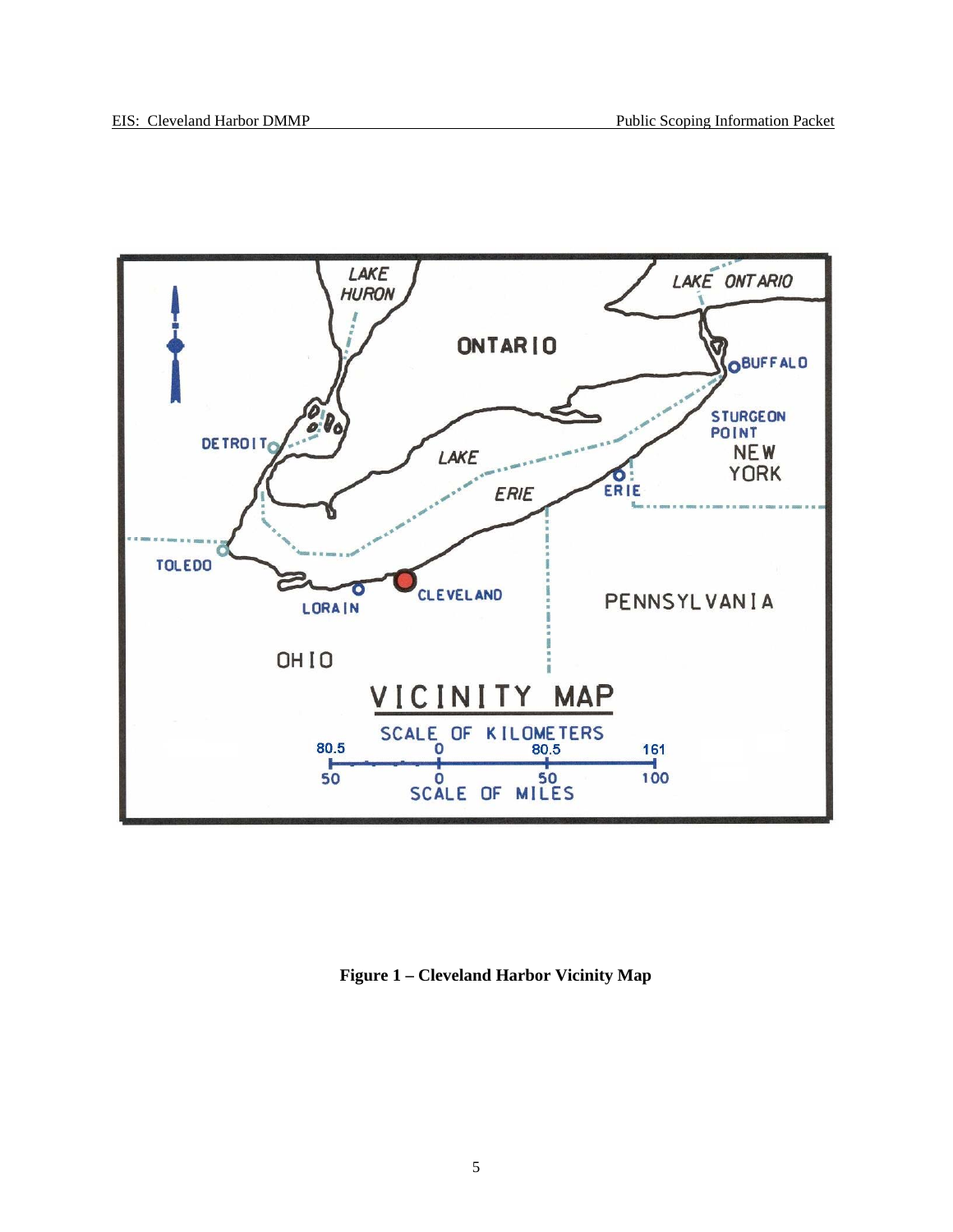This packet provides information describing the EIS process for the proposed Cleveland DMMP, as follows:

- **Overview**: a description of the EIS process;
- **Purpose and Need for the Proposed Cleveland DMMP**;
- **Alternatives**: types to be evaluated in the EIS;
- **Social, Economic, and Environmental Impacts**;
- **Public Participation and Interagency Coordination Program**

#### **2.0 STUDY OVERVIEW**

#### **2.1 Initiating the Process**

Figure 2 shows the general steps in the EIS process. The process officially began when the Corps of Engineers initiated a program for the development of long-term plans for managing channel maintenance projects. Districts were directed to establish a Dredged Material Management Plan (DMMP) process for all deep-draft navigation projects. The Buffalo District initiated the DMMP in 2003 after identifying a lack of capacity in CDF 10B. With this information, and the City of Cleveland and Port Authority's letter to the USACE, expressing interest in obtaining the Corps assistance in the planning and approval of a DMMP for Cleveland Harbor, Buffalo District assumed the role of Federal lead agency for preparation of the EIS and is in the process of publishing a Notice of Intent (NOI) to prepare a DEIS in the Federal Register.

#### **2.2 EIS Scoping Process**

The purpose of the EIS scoping process is to provide an opportunity for the public and government agencies to comment on and provide input to help identify issues related to the proposed Cleveland DMMP to be addressed in the DEIS, and the studies that should be conducted for the DEIS. The Corps will be holding a public meeting in Cleveland, Ohio to provide information about the issues and studies for the DEIS, and to receive public and agency comments and suggestions for consideration in the DEIS.

Comments and input about the issues and studies for the DEIS will be accepted 30 days from the date of this packet and should be sent to:

| Address:          | U.S. Army Corps of Engineers<br><b>Buffalo District</b> |                                       |  |  |
|-------------------|---------------------------------------------------------|---------------------------------------|--|--|
|                   |                                                         | ATTN: Patti McKenna                   |  |  |
|                   | 1776 Niagara Street                                     |                                       |  |  |
|                   |                                                         | Buffalo, NY 14207-3199                |  |  |
| Point of Contact: |                                                         | Patti M. McKenna                      |  |  |
|                   | Environmental Scientist                                 |                                       |  |  |
|                   |                                                         | <b>Environmental Analysis Section</b> |  |  |
|                   |                                                         | Telephone: 716-879-4367               |  |  |
|                   | $\text{Fax}:$                                           | 716-879-4310                          |  |  |
|                   | E-mail:                                                 | patrice.m.mckenna@usace.army.mil      |  |  |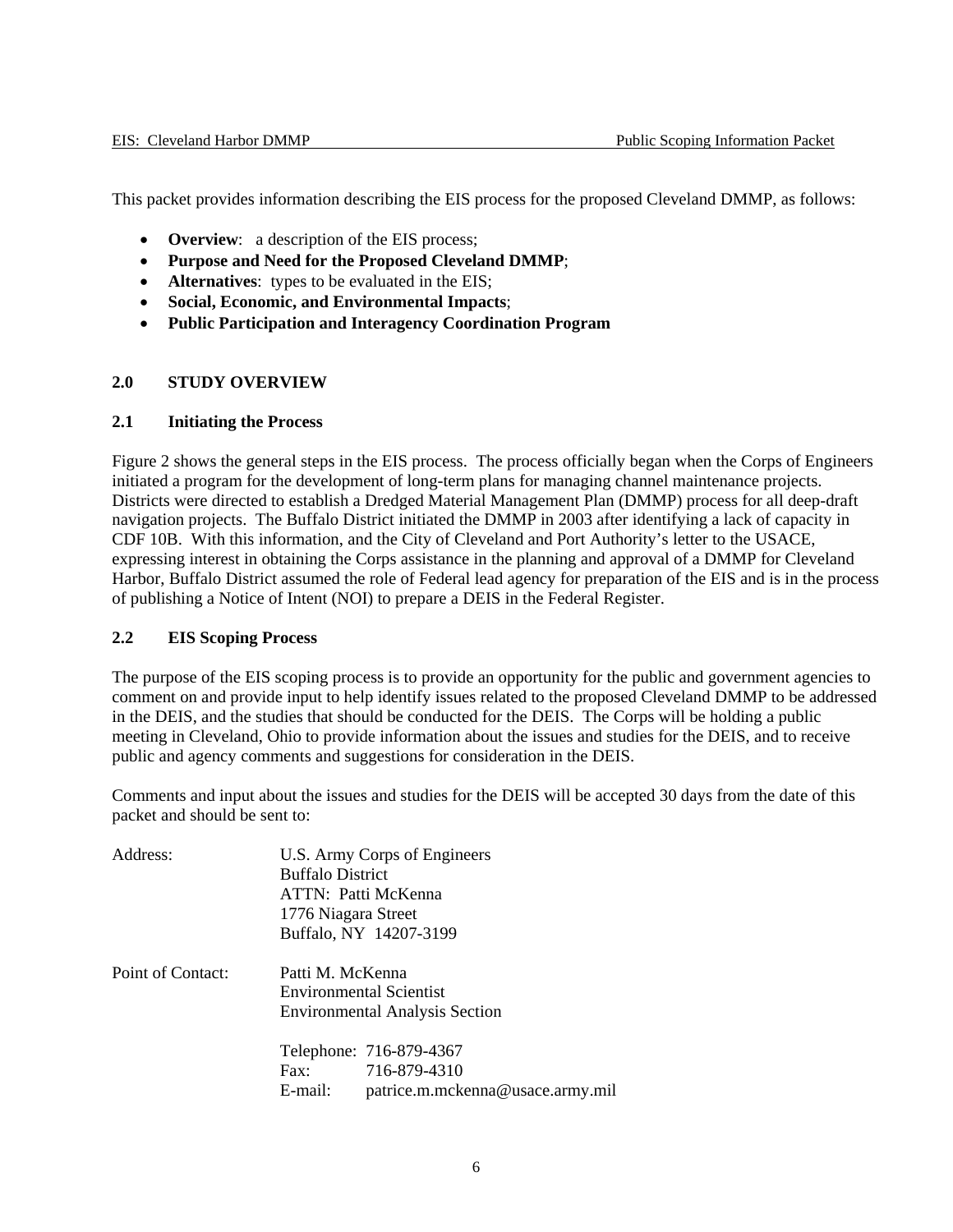

**Figure 2 – Cleveland Harbor DMMP Project Development Process**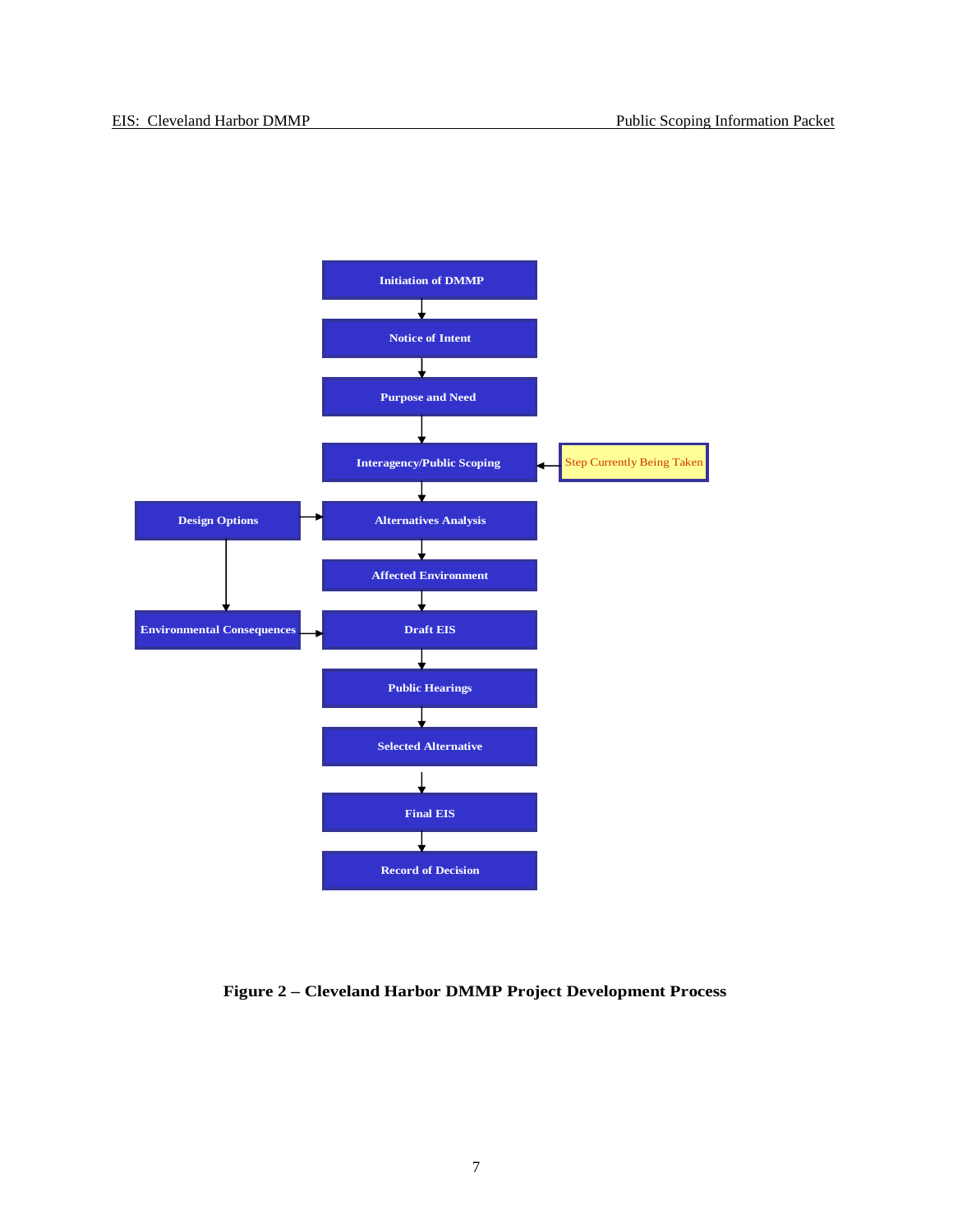### **2.3 DEIS Preparation**

The DEIS will be prepared in accordance with NEPA regulations designed to identify significant environmental issues at an early stage and promote cooperative consultation among agencies before the DEIS is prepared. The DEIS will specifically follow the CEQ regulations implementing NEPA (40 CFR Part 1500 et seq.)

After its publication, the DEIS will be available for public and agency review and comment for a minimum 45 day period. A public hearing will be held to receive comments from the public and agencies on the document. Comments may also be provided orally at the hearing or in writing during the DEIS comment period.

### **3.0 PURPOSE AND NEED FOR THE PROPOSED DMMP**

#### **3.1 Overview**

The purpose and need for the proposed project is to identify problems and opportunities associated with the management of dredged material at Cleveland Harbor and identify significant issues that we should address during the DMMP development process and completion of our required NEPA analysis.

### **3.2 Background**

The U.S. Army Corps of Engineers, Buffalo District, in coordination with the U.S. Environmental Protection Agency and Ohio EPA have determined that, with the exception of some sandy material which accumulates at the upstream limit of the Cuyahoga River channel that may be used as beach nourishment material depending upon most recent test results, sediments dredged from Federal navigation channels at Cleveland Harbor would not be placed in the open lake, but would be placed in Confined Disposal Facilities.

Five Confined Disposal Facilities have been constructed at Cleveland Harbor (9, 10B, 12, 13, and 14). Sites 13 and 9 were constructed in the 1960s as part of a Great Lakes pilot project to determine the effects on water quality. Virtually all of the material dredged between 1970 and 1974 was placed in two CDF disposal areas constructed in the late 1960s. Public Law 91-611 in 1970 authorized the construction of spoil disposal facilities for a period to not exceed 10 years. Two facilities were built: Sites 12 and 14.

CDF 14 is an 88-acre facility with an estimated capacity of 6,130,000 cubic yards. This site was turned over to the non-Federal Sponsor in 1999. The site at that time was 95% filled.

A new CDF (Site 10B) was completed in 1998 adjacent to the Burke Lakefront Airport. The CDF 10B footprint is 68 acres and cost \$17,500,000 to build. The actual physical inside capacity of the facility covers 58 acres. The 58-acre site provides storage for 2,900,000 cubic yards of in-place sediment.

In recent years, all sediment dredged at Cleveland Harbor has been deposited in Site 10B. The major problem relating to dredging at the harbor is that CDF 10B, originally projected to reach capacity in 2013, is now expected to reach capacity in 2007. Increased quantities of Federal dredging, dredging by private entities, and other factors have reduced the lifespan of the CDF. Plans for the future management of dredged material are now underway.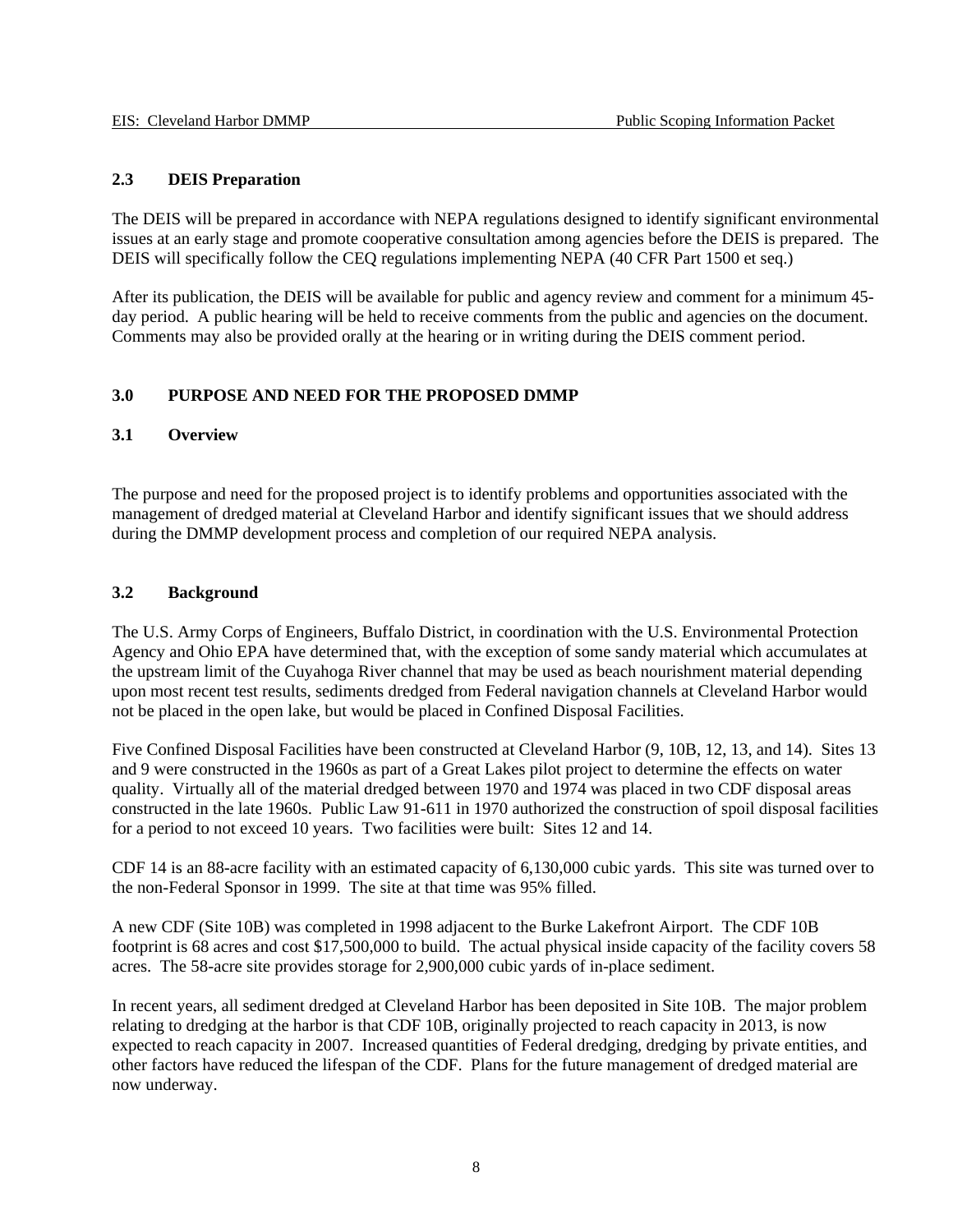#### **3.3 Project Goals**

In order to identify acceptable dredged material management options and determine the ability of the Federal government to continue to maintain the harbor, the following considerations are important:

- availability and capacity of suitable dredged material placement sites
- effectiveness of beneficial use alternatives for the dredged material
- economic viability of the harbor
- compliance with environmental laws and regulations

#### **4.0 ALTERNATIVES**

Alternatives that will be evaluated in detail in the DEIS will be selected through a screening evaluation of potentially reasonable and feasible alternatives. A preliminary list of alternatives and the criteria for evaluating them will be defined in relation to the purpose and need of the project. Comments and suggestions received during the scoping process will be considered in the formulation of the list of preliminary alternatives and the screening criteria. Public meetings will be held during the EIS process to present and discuss the alternatives screening process and its results and conclusions.

The alternatives will represent a range of potential solutions that may address the purpose and need and satisfy the project goals, as described below:

Measure A – No Action: Under this alternative, the Federal Government would do nothing to address the need for future placement of dredged material. Without dredging, the navigation channel would progressively shoal in and impede commercial navigation. Deep-draft commercial navigation would become economically nonviable and gradually cease.

Measure B – Beneficial Use: Beneficial use of dredged material includes recreation, agricultural, and habitat development, beach nourishment, and innovative engineering alternatives such as dredge soil. In order to successfully implement beneficial uses, the alternative must be technically and economically feasible, obtain public support, and address legal and regulatory issues.

Measure C – Open-Lake Placement: A designated open lake disposal site is located 9 miles east of the north breakwater. In accordance with joint U.S. Environmental Protection Agency (USEPA)/USACE protocols contained in the Great Lakes Dredged Material Testing and Evaluation Manual (1998), all sediment dredged from Cleveland Harbor and Cuyahoga River Channels is unsuitable for open lake placement.

Measure D – New Confined Disposal Facility (CDF): USACE, Buffalo District has identified eight locations for future CDF development (Figure 3); the proposed locations are categorized as Inner (south of the breakwater) and Outer Harbor (north of the breakwater) CDFs. The alternative sites were selected during Phase I of the DMMP. The sites were selected by the Sponsors, USACE, and other City and County entities to include areas that were commensurate with the City of Cleveland's 50 Year Waterfront Development Plan. If additional CDF sites are developed during the alternative assessment phase, they will be evaluated fully.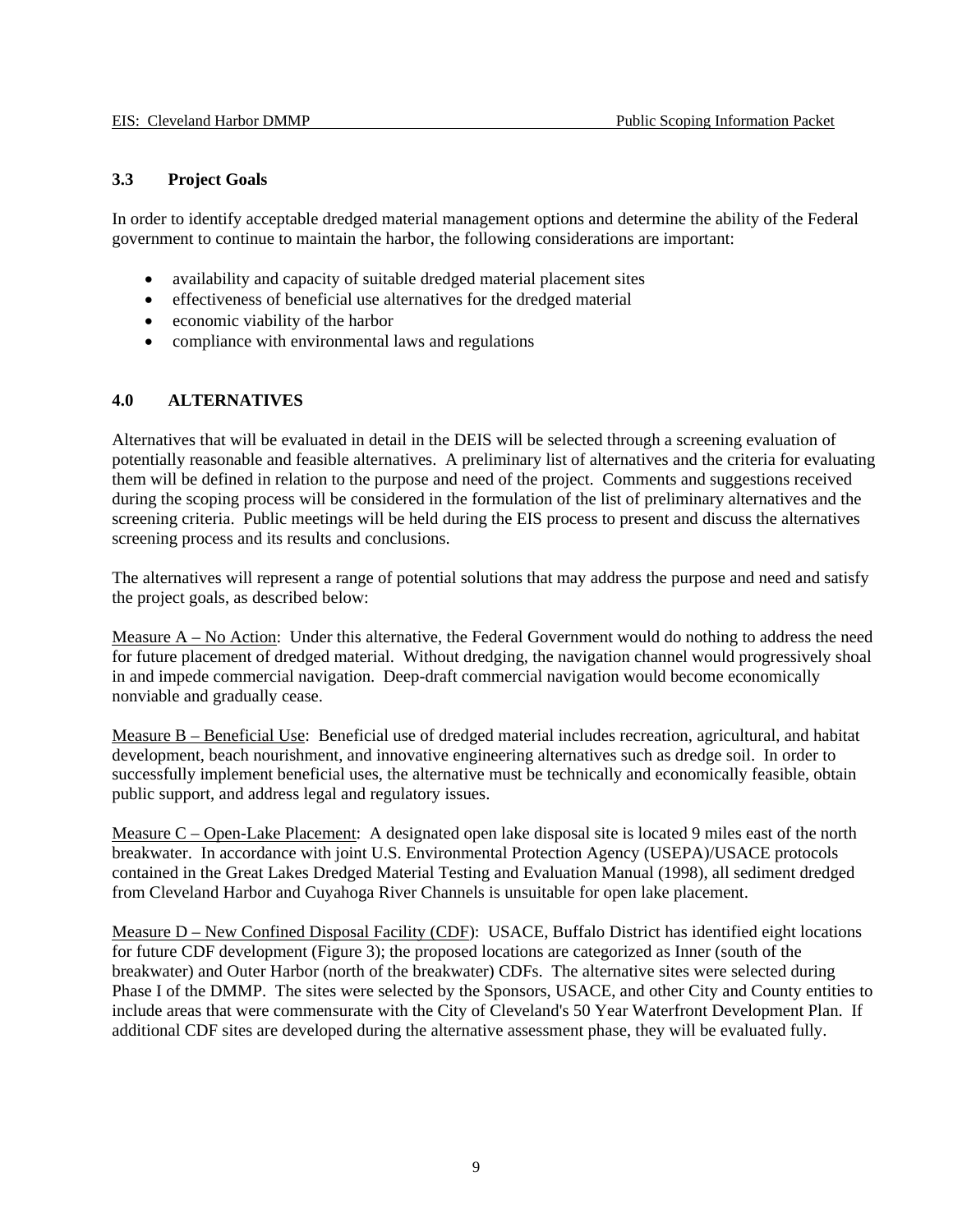Measure E – Management of Existing Confined Disposal Facilities to Extend Their Useful Life: The USACE, Buffalo District has constructed a number of CDF's in the past that have been filled or are essentially filled. Various actions such as construction of internal dikes and elevation of existing CDF walls could extend the useful life of these existing CDF's.

Measure F – Best Management Practices: Best Management Practices (BMP's) in the Cuyahoga River Watershed will also be considered in this study. BMP's would be generally designed to reduce sediment loads to the watershed and eventually to the Federal channels requiring dredging. BMP's include but are not limited to such watershed actions as no till farming; proper zoning along streambanks (e.g. buffer strips); and upstream sediment traps.

The identified alternatives will be screened against criteria to assess their fundamental feasibility and likely ability to satisfy the project purpose and need. Preliminary alternatives that are clearly infeasible or unreasonable, or do not have the potential to minimally satisfy most of the project objectives, will be eliminated from further study. The No-Action alternative will also be included in the detailed DEIS evaluations, serving to define the future baseline condition against which potential impacts of the DMMP alternatives will be compared.

# **5.0 SOCIAL, ECONOMIC AND ENVIRONMENTAL IMPACTS**

Future conditions with the No-Action alternative and potential impacts with the proposed action and its alternatives will be assessed for the following social, economic, and environmental categories:

- Biological Resources
- Recreation
- Cultural Resources
- Socioeconomics
- Transportation
- Geology & Soils
- Water Resources
- Solid Waste Management
- Contaminated Materials
- Air Quality
- Noise
- Aesthetics
- Native American Tribes
- Environmental Justice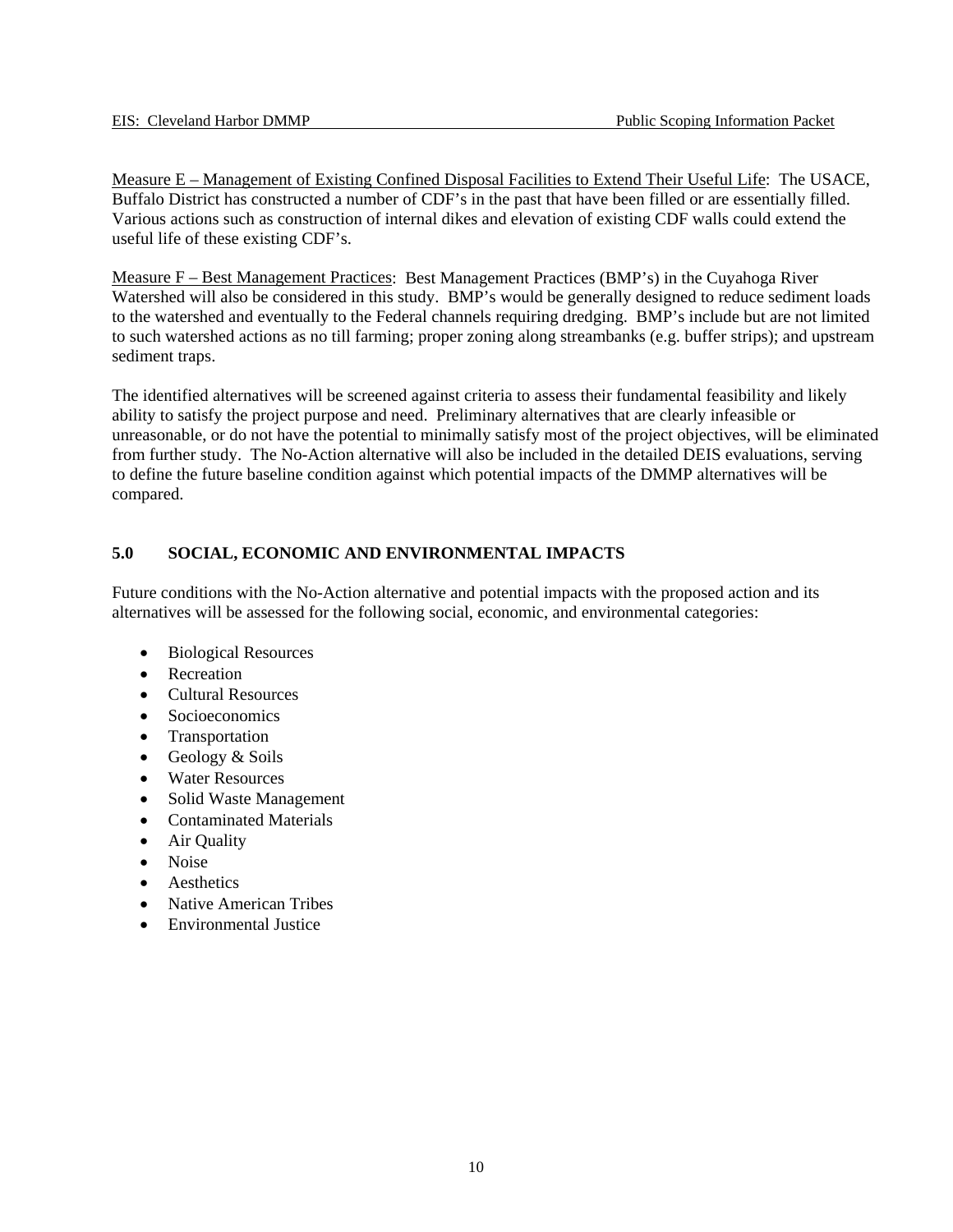

**Figure 3 – Cleveland Harbor, Proposed CDF**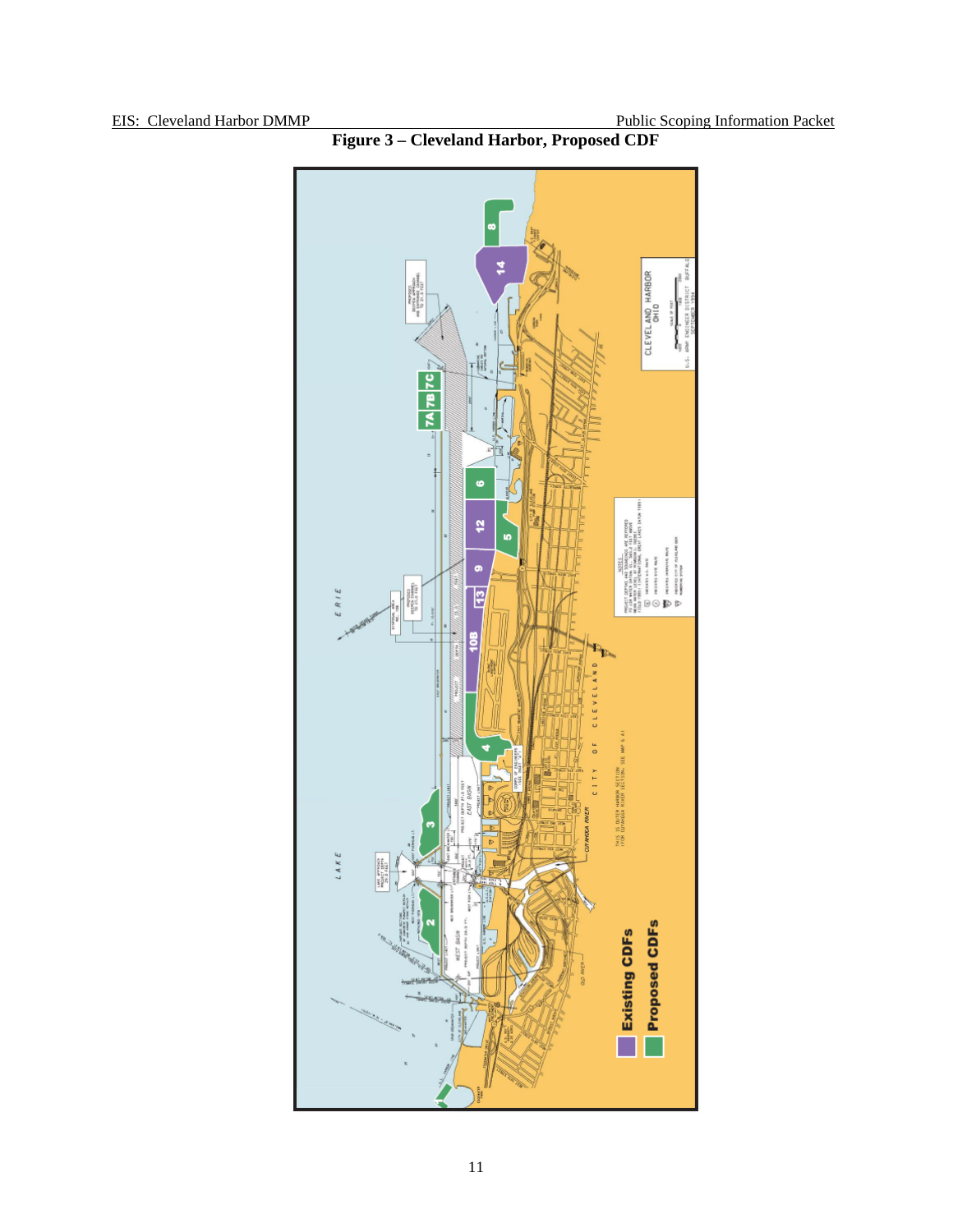# **6.0 PUBLIC PARTICIPATION AND INTERAGENCY COORDINATION PROGRAM**

Throughout the scoping process, stakeholders and interested parties are invited to provide comment on the alternatives that will be evaluated in the DMMP/Environmental Impact Statement (EIS). The DMMP/EIS will address the potential social, economic and environmental benefits and adverse impacts that would result from each alternative plan selected for detailed analysis.

Compliance with Environmental Protection Statutes:

*National Environmental Policy Act (NEPA)*. In accordance with the Council on Environmental Quality's "Regulations for Implementing the Procedural Provisions of the NEPA of 1969" (40 CFR 1500-1508) and Engineer Regulation 200-2-2 (Procedures for Implementing NEPA), the USACE, Buffalo District will assess the potential significant environmental impacts of the eventual recommended plan in an Environmental Impact Statement.

*Clean Water Act*. If a plan is proposed for implementation that involves the placement of dredged or fill material below the ordinary high-water mark of Lake Erie or any other waters of the United States, the project will be evaluated in accordance with the guidelines promulgated by the Administrator of the U.S. Environmental Protection Agency in conjunction with the Secretary of the Army under the authority of Section 404(b)(1) of the Act. A Section 404(a) Public Notice will be issued and any party that may be significantly impacted by the project will be afforded the opportunity to request a public hearing. Under Section 401 of the Act, USACE, Buffalo District will request certification from the OEPA that the proposed project is in compliance with established effluent limitations and water quality standards.

Under Section 402 of the Act, if a recommended DMMP measure disturbs greater than one acre of ground surface, USACE, Buffalo District would develop a Stormwater Pollution Prevention Plan for the construction activity and submit it along with a Notice of Intent application to OEPA for coverage under their general permit.

*Coastal Zone Management Act*. For those measures recommended under the preferred DMMP that are reasonably likely to affect any land or water use or natural resource of the State of Ohio's designated coastal zone, USACE, Buffalo District will assure that those activities or projects are consistent, to the maximum extent practicable, with the State's approved coastal management program. The USACE, Buffalo District will prepare a Federal Consistency Determination that will be coordinated with the Ohio Department of Natural Resources for their concurrence.

*National Historic Preservation Act*. Under Section 106 of this Act, this Scoping Information Packet also initiates consultation with the National Park Service, State Historic Preservation Office (Ohio Historical Society), potentially interested Indian tribes, historic preservation organizations and others likely to have knowledge of, or concern with, historic properties that may be present within the area of potential effect.

Other Coordination Requirements. In addition to the aforementioned Federal statutes, the proposed project must also comply with other applicable or relevant and appropriate Federal laws. Table 1 presents a comprehensive list of environmental protection statutes, executive orders, *etc.* Therefore, an additional intent of this fact sheet is to disseminate pertinent project information to meet the applicable coordination/consultation requirements required under their provisions.